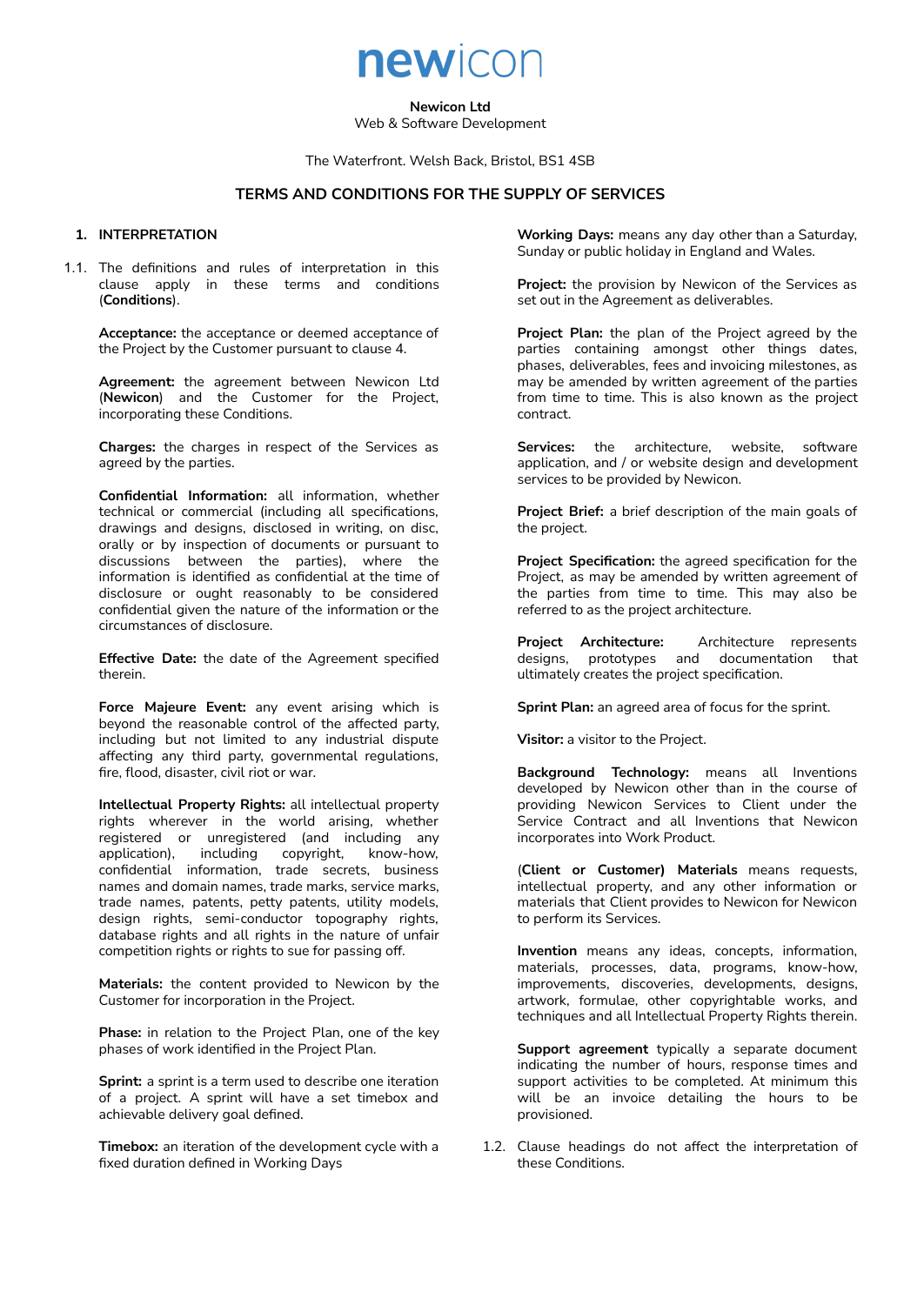newicon

- 1.3. References to **content** include any kind of text, information, image, or audio or video material which can be incorporated in a project for access by a Visitor to that project.
- 1.4. **Writing** or **written** includes fax and email.

# **2. SCOPE OF THE PROJECT**

Newicon shall design, develop and deliver the Project in accordance with the Project Architecture, Brief or sprint plan.

## **3. CUSTOMER RESPONSIBILITIES**

3.1. The Customer acknowledges that Newicon's ability to provide the Services is dependent upon the full and timely cooperation of the Customer (which the Customer agrees to provide), as well as the accuracy and completeness of any information and data the Customer provides to Newicon.

Accordingly, the Customer shall provide Newicon with access to, and use of, all information, data and documentation reasonably required by Newicon for the performance by Newicon of its obligations under the Agreement.

3.2. The Customer shall be responsible for the accuracy and completeness of the Materials on the Project.

# **4. OFFER AND ACCEPTANCE OF PROJECT**

- 4.1. Once Newicon has completed the design and development of the Project in accordance with the Project Plan, Newicon shall deliver the Project to the Customer.
- 4.2. On receipt of the Project, the Customer shall test compliance of the Project with the Project Specification. Acceptance of the Project shall be deemed to have taken place upon the occurrence of either of the following events:

(a) the Customer uses any part of the Project for any revenue-earning purposes or to provide any services to third parties other than for test purposes; or

(b) the Customer has not notified Newicon of any non-compliance with the Project Specification within 28 days of delivery of the Project.

4.3. If any non-compliance with the Project Specification results from a defect which is caused by an act or omission of the Customer, or by one of the Customer's subcontractors or agents for whom Newicon has no responsibility ( Non-Supplier Defect ), acceptance of the Project shall be deemed to have taken place notwithstanding such Non-Supplier Defect. Newicon shall provide assistance reasonably requested by the Customer in remedying any Non-Supplier Defect by supplying additional services or products. The Customer shall pay Newicon in full for all such additional services and products at fees to be agreed.

- 4.4. A quotation or estimate is valid for 30 days and does not constitute an offer to supply.
- 4.5. Signature of any delivery note by an agent, employee or representative of the Customer shall be deemed conclusive proof of delivery and acceptance.

## **5. DELIVERY**

5.1. Any time or date stated for delivery is given as an estimate only and shall not be of the essence but Newicon shall use its reasonable endeavours to meet estimated delivery dates.

## **6. FEES, CHARGES AND EXPENSES**

- 6.1. No costs advice or costs estimate we may give shall amount to a fixed fee arrangement unless a fixed fee is clearly specified.
- 6.2. Unless a fixed fee or other special fee arrangement has been agreed and confirmed in writing by us, the basis for calculation of our fees is by reference to the time spent on a particular matter, whether or not it is completed.
- 6.3. Time is charged at an hourly rate, which is liable to be reviewed from time to time. You will be notified of hourly rates which apply. In any matter running for more than 12 months it is intended that the rate will be reviewed, but an increase of 6% per annum will apply unless you are notified that the increase will be either higher or lower than that figure.
- 6.4. For retainer or support work, hours spent are calculated as hours agreed in the time period (typically one month). The number of hours agreed is defined in the support agreement.
- 6.5. Where any aspect of your project is exceptionally complex or urgent, or requires particular skill, attention or specialised knowledge we reserve the right to charge a higher fee. Advance notice will be given where possible.
- 6.6. Where requested we will endeavour to provide an estimate of our likely fees for action on a particular matter. If your instructions change or a matter becomes more complex or time consuming than envisaged we will where possible advise you any revision to our estimate.
- 6.7. Newicon shall invoice the Customer in respect of the Charges in accordance with the terms of the Project Plan. The Customer shall pay to Newicon the Charges set out in each invoice within 7 days of the date of the invoice. All Charges are exclusive of VAT.
- 6.8. If the Customer fails to pay any amount payable by it in accordance with the terms of the Agreement, Newicon shall be entitled to claim interest under the Late Payment of Commercial Debts (Interest) Act 1998.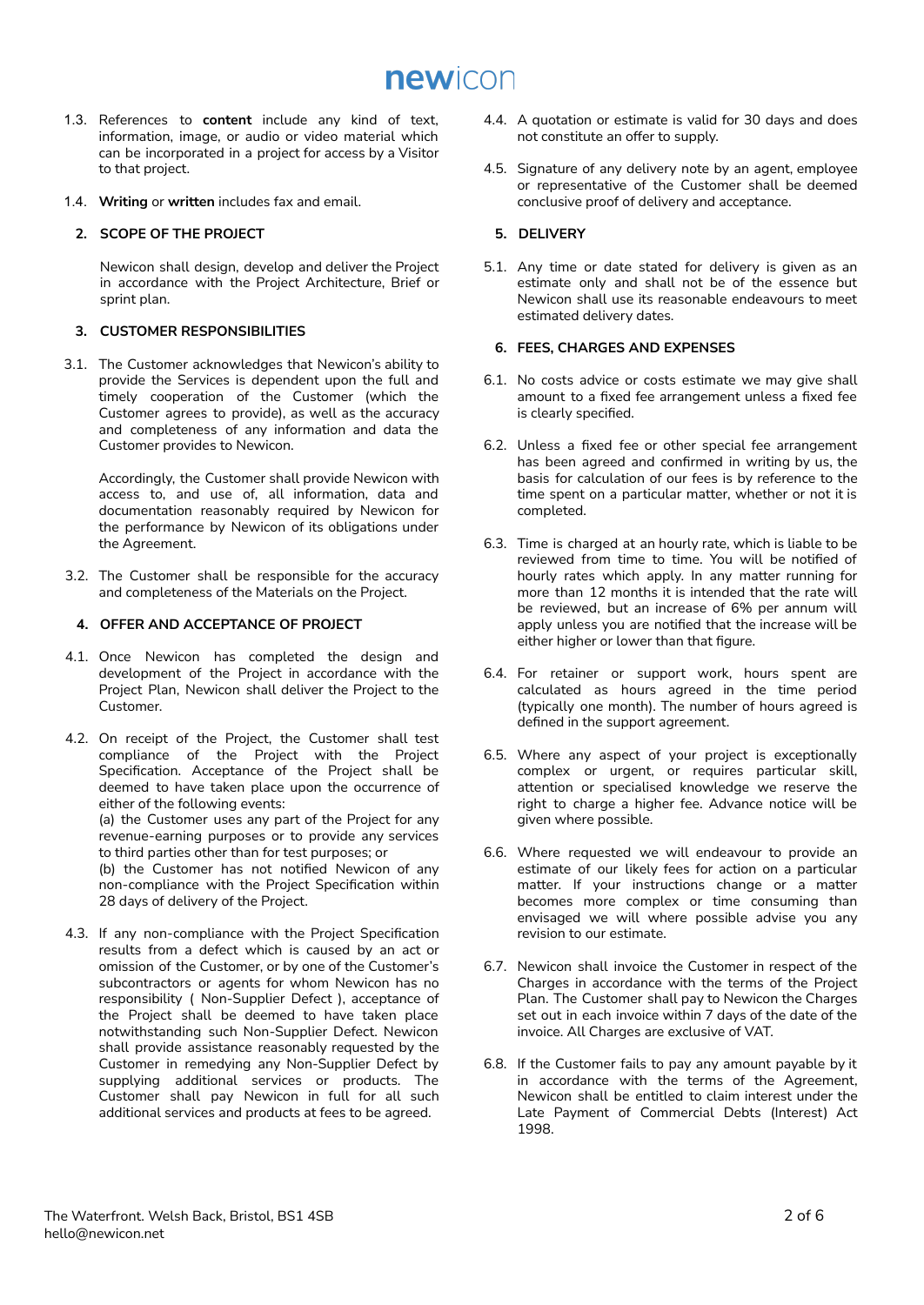# newicon

- 6.9. When a fixed fee for a project or piece of work has been agreed it will be on the assumption that the nature and scope of the work involved remains fixed. We reserve the right to recalculate the applicable fees if we deem the nature or scope of the work to have changed from that initially agreed.
- 6.10. If disputes arise based on fixed fee or other pricing arrangements then we will fall back to our standard terms where charges are calculated based on hours spent on a particular matter, reference clause 6.3, 6.4
- 6.11. In addition to Newicon's own professional fees we will charge you all expenses which we have incurred or for which we have become liable on your behalf, such as travelling expenses or software license fees. We will not normally pay such expenses on your behalf unless funds have already been provided by you for that purpose.

## **7. WARRANTIES**

- 7.1. Newicon shall perform the Services with reasonable care and skill.
- 7.2. The Agreement sets out the full extent of Newicon's obligations and liabilities in respect of the supply of the Services. All conditions, warranties or other terms concerning the Services which might otherwise be implied into the Agreement or any collateral contract (whether by statute or otherwise) are hereby expressly excluded.

#### **8. LIMITATION OF REMEDIES AND LIABILITY**

- 8.1. Nothing in the Agreement shall operate to exclude or limit Newicon's liability for (a) death or personal injury caused by its negligence, (b) fraud or (c) any other liability which cannot be excluded or limited under applicable law.
- 8.2. Newicon shall not be liable to the Customer for any damage to software, damage to or loss of data, loss of profit, anticipated profits, revenues, anticipated savings, goodwill or business opportunity, or for any indirect or consequential loss or damage.
- 8.3. Subject to clause 8.1, Newicon's aggregate liability in respect of claims arising out of or in connection with the Agreement or any collateral contract, whether in contract or tort (including negligence) or otherwise, shall in no circumstances exceed the total Charges payable by the Customer to Newicon under the Agreement.

# **9. INTELLECTUAL PROPERTY RIGHTS**

- 9.1. The Customer shall indemnify Newicon against all damages, losses and expenses arising as a result of any action or claim that the Materials infringe the Intellectual Property Rights of a third party.
- 9.2. We retain all copyright and intellectual property rights in all material developed, designed or created by us

during the course of carrying out your instructions including systems, software, know-how, reports, written advice, drafts, source code and working papers.

- 9.3. The indemnities in this clause 9 are subject to the following conditions: (a) the indemnified party promptly notifies the indemnifier in writing of the claim; (b) the indemnified party makes no admissions or settlements without the indemnifiers prior written consent; (c) the indemnified party gives the indemnifier all information and assistance that the indemnifier may reasonably require; and (d) the indemnified party allows the indemnifier complete control over the litigation and settlement of any action or claim.
- 9.4. Once Newicon has received payment in full from the Customer, any intellectual property generated by the project becomes the full property of the Customer. This does not include pre-existing IP Newicon have utilised to generate the project such as internal tooling, base frameworks or pre-existing design assets.
- 9.5. Newicon shall deliver the full source code to the customer on completion of work once payment in full has been made. The customer may then host the platform with Newicon or on a hosting platform of their choice.
- 9.6. Newicon will retain the intellectual property and copyright of its preexisting base framework background technology, internal tooling and design assets. Newicon retains a directory in the source code named 'newicon' that represents our library of background technology and intellectual property. Newicon grants full permission for the customer to use this in the context of the application developed but prohibits the customer or any third party from utilising the background technology for any activities deemed competitive with Newicon.
- 9.7. Newicon will retain the intellectual property rights of base design assets and design libraries utilised in the project
- 9.8. Any future and additional code produced for the customer's specific project, either by Newicon or another development provider, will remain the customer's IP.

# **10. PROJECT CONTENT**

10.1. The Customer shall ensure that the Materials do not infringe any applicable laws, regulations or third party rights (including material which is obscene, indecent, pornographic, seditious, offensive, defamatory, threatening, liable to incite racial hatred or acts of terrorism, menacing, blasphemous or in breach of any third party Intellectual Property Rights) (Inappropriate Content).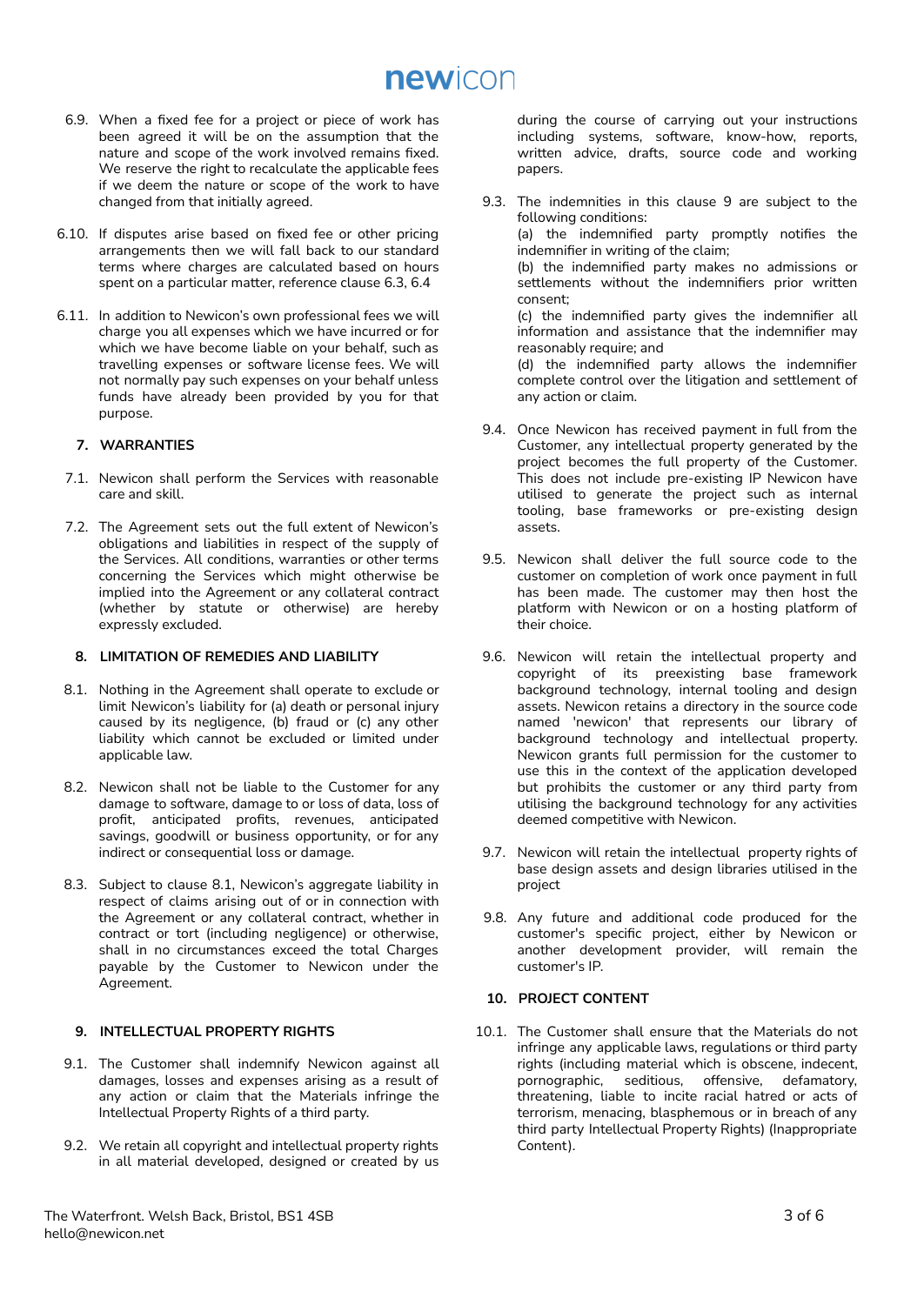10.2. The Customer shall indemnify Newicon against all damages, losses and expenses arising as a result of any action or claim that the Materials constitute Inappropriate Content.

# **11. TERM AND TERMINATION**

- 11.1. The Agreement shall commence on the Effective Date and shall (subject to earlier termination pursuant to this clause 11) terminate automatically on Acceptance of the Project and payment of all Charges.
- 11.2. Either party may terminate the Agreement immediately at any time by written notice to the other party if:

(a) that other party commits any material breach of its obligations under the Agreement which (if remediable) is not remedied within 30 days after the service of written notice specifying the breach and requiring it to be remedied; or

(b) (i) that other party ceases to trade (either in whole, or as to any part or division involved in the performance of the Agreement); or (ii) that other party becomes insolvent or unable to pay its debts within the meaning of the insolvency legislation applicable to that party; or (iii) any process is instituted which could lead to that party being dissolved and its assets being distributed to its creditors, shareholders or other contributors (other than for the purposes of solvent amalgamation or reconstruction).

11.3. On expiry or termination of the Agreement, all provisions of the Agreement shall cease to have effect, except that any provision which can reasonably be inferred as continuing or is expressly stated to continue shall continue in full force and effect.

# **12. FORCE MAJEURE**

- 12.1. A party who becomes aware of a Force Majeure Event which gives rise to, or which is likely to give rise to, any failure or delay in performing its obligations under the Agreement shall promptly notify the other and shall inform the other of the period for which it is estimated that such failure or delay will continue.
- 12.2. We shall not be liable for failure to perform or for any delay in performing our obligations if the failure or delay is due to causes beyond our control including but not limited to extreme whether, riot, gross misconduct, curfew, war, terrorism, industrial action, the conduct of any police or other official investigation.

# **13. CONFIDENTIALITY**

13.1. Newicon shall protect the Confidential Information of the Customer against unauthorised disclosure by using the same degree of care as it takes to preserve and safeguard its own confidential information of a similar nature, being at least a reasonable degree of care.

- 13.2. Confidential Information may be disclosed by Newicon to its employees, affiliates and professional advisers, provided that the recipient is bound in writing to maintain the confidentiality of the Confidential Information received.
- 13.3. The obligations set out in this clause 13 shall not apply to Confidential Information which Newicon can demonstrate: (a) is or has become publicly known other than through breach of this clause 13; or (b) was in Newicon's possession prior to disclosure by the Customer; or (c) was received by Newicon from an independent third party who had full right of disclosure; or (d) was independently developed by Newicon; or (e) was required to be disclosed by a governmental authority, stock exchange or regulatory body, provided that Newicon gives the Customer prompt written notice of the requirement.
- 13.4. The obligations of confidentiality in this clause 13 shall not be affected by the expiry or termination of the Agreement.

# **14. GENERAL**

- 14.1. Neither party may assign or transfer any of its rights or obligations under the Agreement without the prior written consent of the other party, such consent not to be unreasonably withheld or delayed.
- 14.2. The Agreement constitutes the entire agreement between the parties regarding its subject matter and supersedes and replaces any and all prior agreements, understandings or arrangements between the parties, whether oral or in writing, with respect to the same. No representation, undertaking or promise shall be taken to have been given or be implied from anything said or written in negotiations between the parties prior to the Agreement except as expressly stated in the Agreement.
- 14.3. The Agreement is made for the benefit of the parties to it and is not intended to benefit, or be enforceable by, any other person.
- 14.4. Any variation of or amendment to the Agreement shall be in writing and signed by or on behalf of both parties to it.
- 14.5. If any provision (or part of a provision) of the Agreement is found by any court or administrative body of competent jurisdiction to be invalid, unenforceable or illegal, the other provisions shall remain in force. If any invalid, unenforceable or illegal provision would be valid, enforceable or legal if some part of it were deleted, the provision shall apply with whatever modification is necessary to give effect to the commercial intention of the parties.
- 14.6. The Agreement and any disputes or claims arising out of or in connection with it or its subject matter or formation (including non-contractual disputes or claims) are governed by and construed in accordance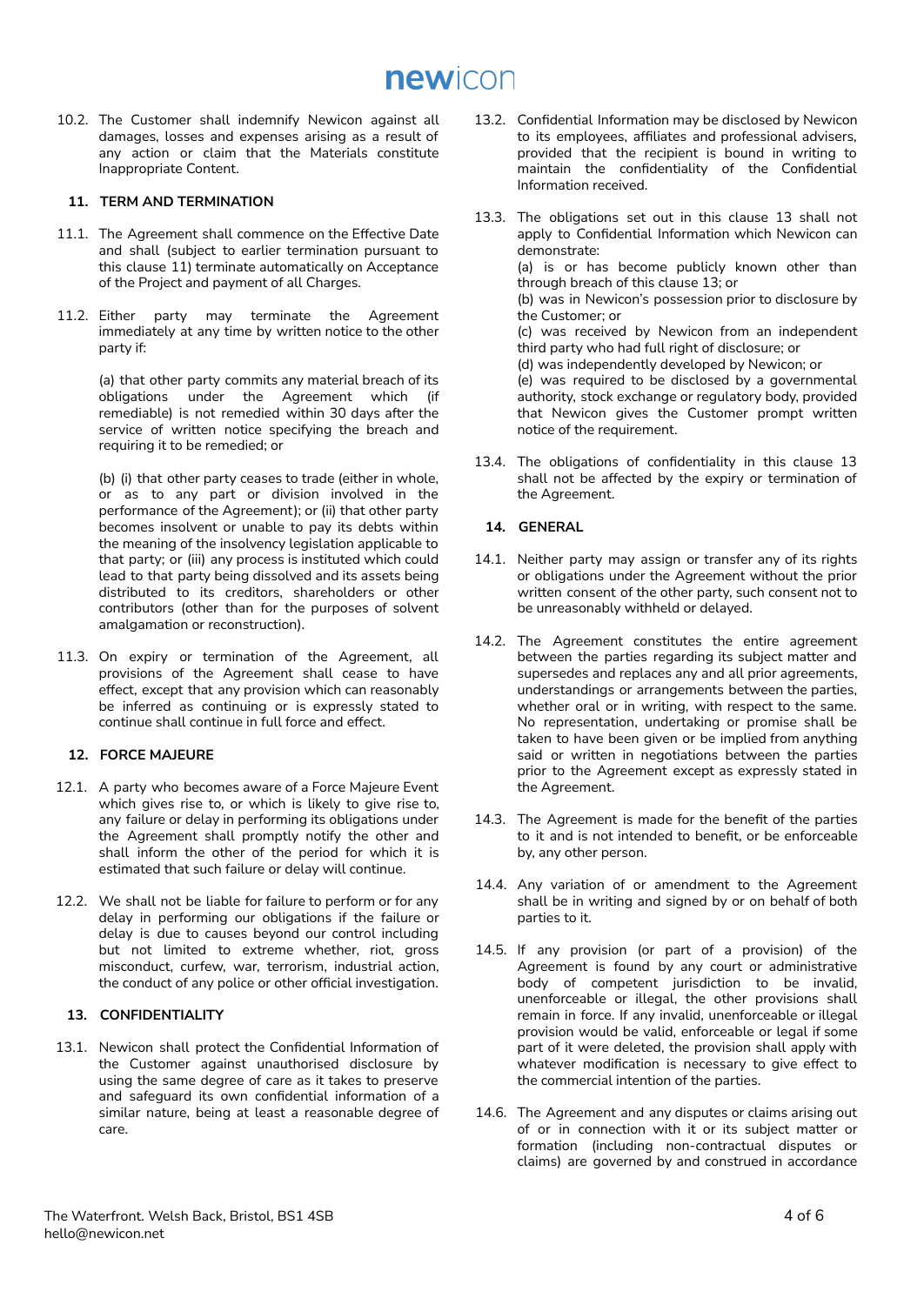with the law of England. The parties agree that the courts of England have exclusive jurisdiction to settle any dispute or claim that arises out of or in connection with the Agreement or its subject matter or formation (including non-contractual disputes or claims).

# **15. DATA PROTECTION**

- 15.1. Newicon and the Customer shall respect the confidentiality of the respective business interests of the other and comply with all relevant data protection requirements.
- 15.2. Newicon shall maintain the confidentiality and security of all data available to it in respect of the clients of the Purchaser including, but not limited to, any access codes, user IDs or similar which allow access to client data on the website of the Purchaser.

# **16. MARKETING USE**

16.1. Newicon may describe its role in projects in promotional and marketing materials and take credit for authorship and, if not expressly objected to, include a link within and to the Client's website.

#### **17. SUPPORT AND RETAINER BASED SERVICES**

- 17.1. The number of recurring hours on a support or retainer basis will be defined in the support agreement
- 17.2. By default support and retainer hours do not roll over into subsequent months (or other time periods agreed). Newicon must ensure the ability to provide support services (such as staff available to work on issues and the provision of a helpdesk) whether support issues occur or not and therefore support hours agreed are considered spent at the end of each time period.
- 17.3. Newicon may choose to provide additional hours of support beyond the initial support agreement for the time period. Newicon reserves the right to charge extra for any additional time spent beyond the support agreement within each time period.

## **18. STAFF POACHING**

18.1. If a Client recruits a member of our staff we will charge the Client a recruitment finders fee comparable to industry rates. The fee will be 20% of the first year salary at the new position or a flat fee of £10,000 plus one month of lost revenue of £10,000 whichever is the highest. The client agrees to pay this within one month.

### **19. SEARCH ENGINE OPTIMISATION SERVICES(S)**

19.1. Newicon aims to maximise the performance of and traffic to the Client's websites, however the performance of the Service(s) cannot guarantee specific results. Newicon has no control over the policies of search engines or directories with respect to the sites and/or content that they accept now or in

the future. Any search engine or directory, in their sole discretion, may choose to exclude the Client's website(s) or content at any time. The Client accepts that if they independently make changes to their website without Newicon's input that they may affect<br>search engine placements; following these placements; independent changes, if additional work is needed to recover ranking position this will be subject to a separate quotation.

# **20. SOCIAL MEDIA SERVICE(S)**

- 20.1. The Client recognises that it is not practical for Newicon to notify the Client of each posting that it makes on behalf of the Client on any/all social media channels and the Client agrees that this is unnecessary.
- 20.2. The Client may request that Newicon makes changes to any content or postings at any time in writing, and Newicon may levy reasonable additional charges for such work.
- 20.3. Newicon reserves the right to edit or amend any content on any social media channels that it considers to be offensive, unlawful or inappropriate, or which appear to infringe the intellectual property rights of any third party.
- 20.4. Newicon shall not be responsible for any errors in any postings or any unsatisfactory Service(s), which are not notified in writing to it, nor for any errors which are approved by or are the fault of the Client or any third party.

## **21. PAY PER CLICK (PPC) ADVERTISING MANAGEMENT SERVICE(S)**

- 21.1. Newicon shall invoice the Client for the management and/or set up costs. The Client shall be responsible for ensuring that adequate budget is available to carry out the Service(s) and agrees to be billed directly by Google, Bing, Facebook or other advertising providers for their charges.
- 21.2. Newicon aims to maximise the interaction with the Client's website based on agreed goals, however the performance of the Service(s) does not guarantee specific results.
- 21.3. Newicon accepts no responsibility for any detrimental effect on the PPC campaign(s) which results from search engine policies, functionality or service, any activity by the Client or any third party including, but not limited to, fraudulent activity or alterations made to the Client's website or advertising copy.

# **22. HOSTING SERVICE(S)**

22.1. Newicon will use reasonable efforts to maintain availability of service but does not guarantee that the Hosting Service(s) will be fault free. Any fault found with the Hosting Service(s) must be reported as soon as possible to Newicon by either by telephone or support email at support@newicon.net. The Client accepts that the Hosting Service(s) may be subject to